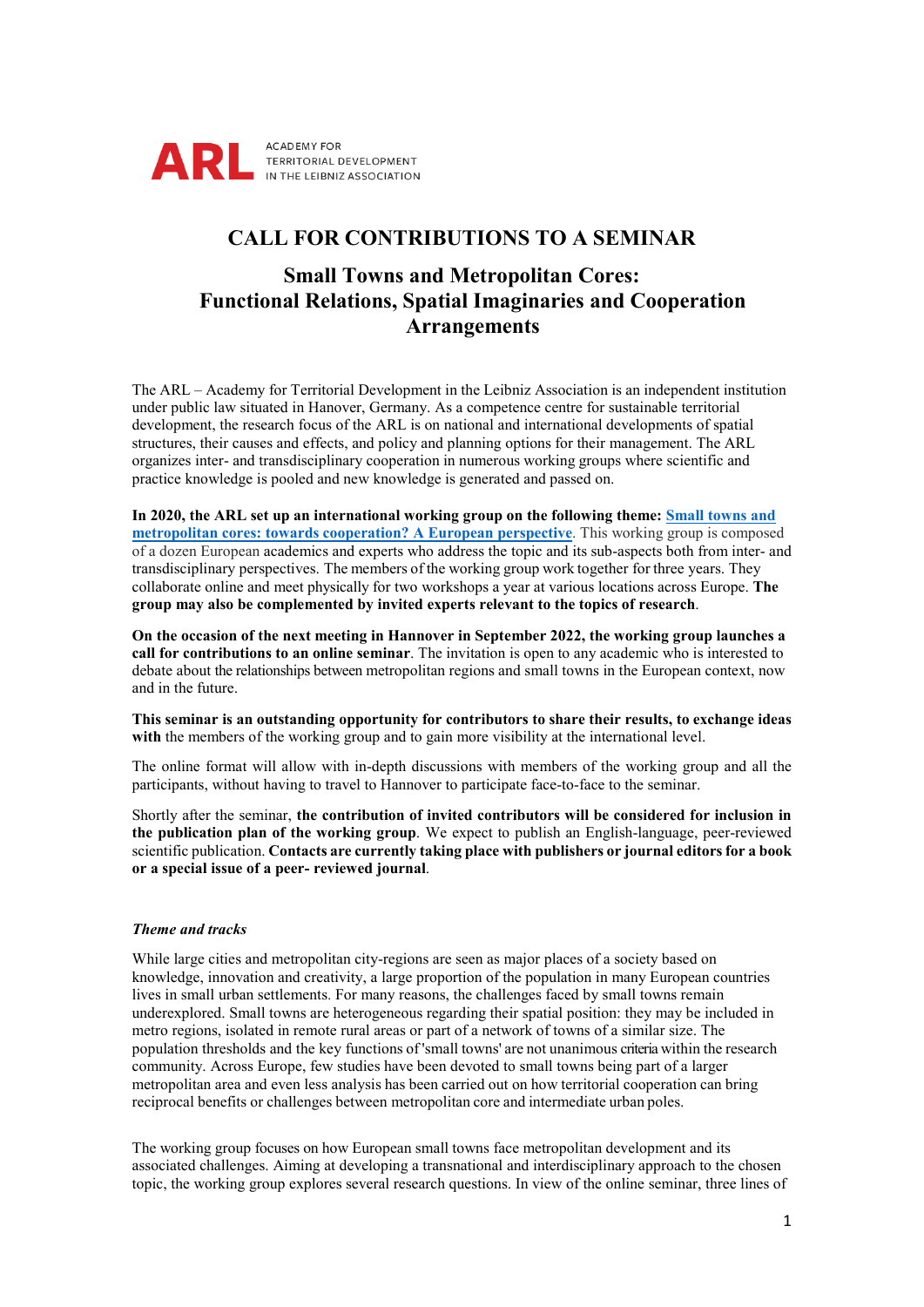investigations are proposed.

# **Track 1 -Functional relations and socio-spatial dynamics**

The track 'Functional relations and socio-spatial dynamics' explores interdependencies between small towns and their larger neighbouring city or cities. What happens in small towns is often dependent on developments in those larger cities, and vice versa. Such interdependencies come to the fore in different types of functional relationships (e.g. commuting, leisure trips, household and firm migration, etc.) and changing functions and socio-demographic compositions of both the smaller and the larger city. More generally, such relationships have been characterized as 'shadowing' and 'borrowing'. For this seminar, we seek contributions that explore these functional interdependencies between small and larger cities nearby. Contributions could focus for instance on:

- Functional typologies of small towns
- Development trajectories of small towns in relation to their larger neighbour
- Labour market or housing market integration between cities
- Patterns of specialization and concentration of urban functions
- Measuring relationships and dependencies between towns and larger cities
- Processes of gentrification in towns close to larger cities
- Shadowing and borrowing, or other typologies of dependencies between cities
- Comparisons in development between small towns close to larger cities and towns that are more isolated

# **Track 2 - Narratives and Imaginaries**

The track 'Narratives and Imaginaries' explores small towns' roles and perceptions within metropolitan urban systems. There are multiple relations between small towns and their neighbouring municipalities. These complex linkages are often reported through commonly shared narratives and spatial imaginaries. The most efficacious narratives and imaginaries are likely to influence public discourse and thus urban development. We particularly seek contributions that enrich the academic discussion on:

- Theoretical discourses on narratives and (spatial) imaginaries regarding small towns
- Comparative studies on external-internal narratives of small towns located in metropolitan cores and their role in small towns' position in metropolitan urban systems
- Importance of narratives and imaginaries for local development practices in small town
- Typologies of small towns based on existing narratives
- Interrelations between narratives or imaginaries and landscape, urban design or quality of life.

# **Track 3 - Institutions and Policies**

The track 'Institutions and Policies' explores two main governance questions: (i) whether metropolitan governance arrangements align with the functional city-region, and (ii) what are the advantages for a small town authority to be included in or to cooperate with a metro government or to stand alone. The answers are not straightforward since the management of metropolitan areas has been intensely debated for decades. Some scholars have argued for one integrated government for the whole city-region while others consider that the competition among municipalities ensures greater efficiency and democracy. This debate is very much influenced by the US case and there is a need for analysis in the case of European countries. For this seminar, we welcome contributions that analyze cooperation schemes or cases of discontent between small town authorities and larger city authorities or metropolitan governments nearby in the European setting. Contributions may focus on:

- The political and social implications for small towns of taking part in a metropolitan institution with competences and financial resources
- To what extent a model of governance based on informal agreements leaves more autonomy to small town authorities
- The uneven capacity to act of metropolitan authorities in public transportation, sustainability or housing, affecting the quality of life in small towns and their access to big cities